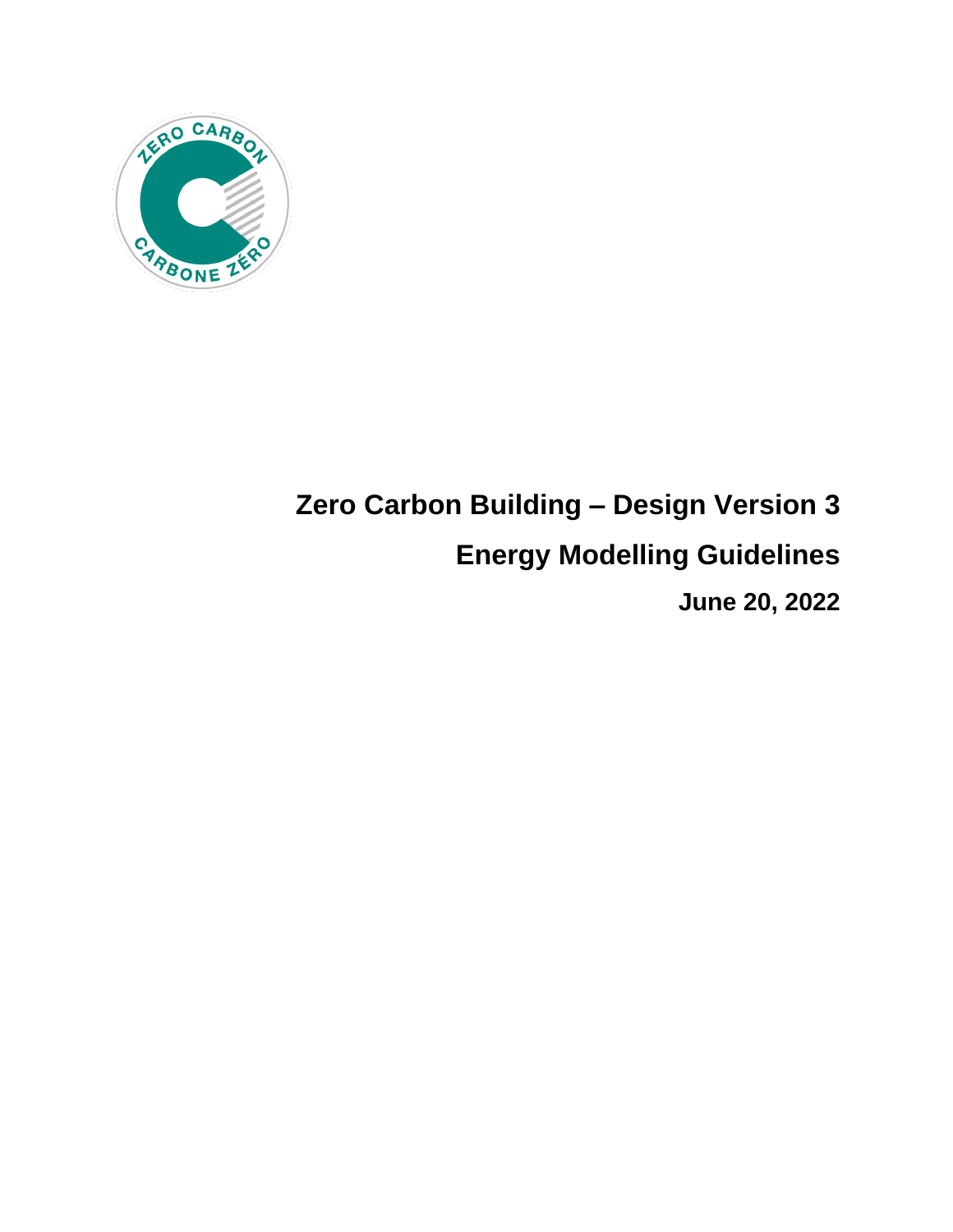| 3.3 Energy Efficiency Option 1: Flexible Approach - Calculating Adjusted TEDI Target  12 |
|------------------------------------------------------------------------------------------|
|                                                                                          |
|                                                                                          |
|                                                                                          |
|                                                                                          |
|                                                                                          |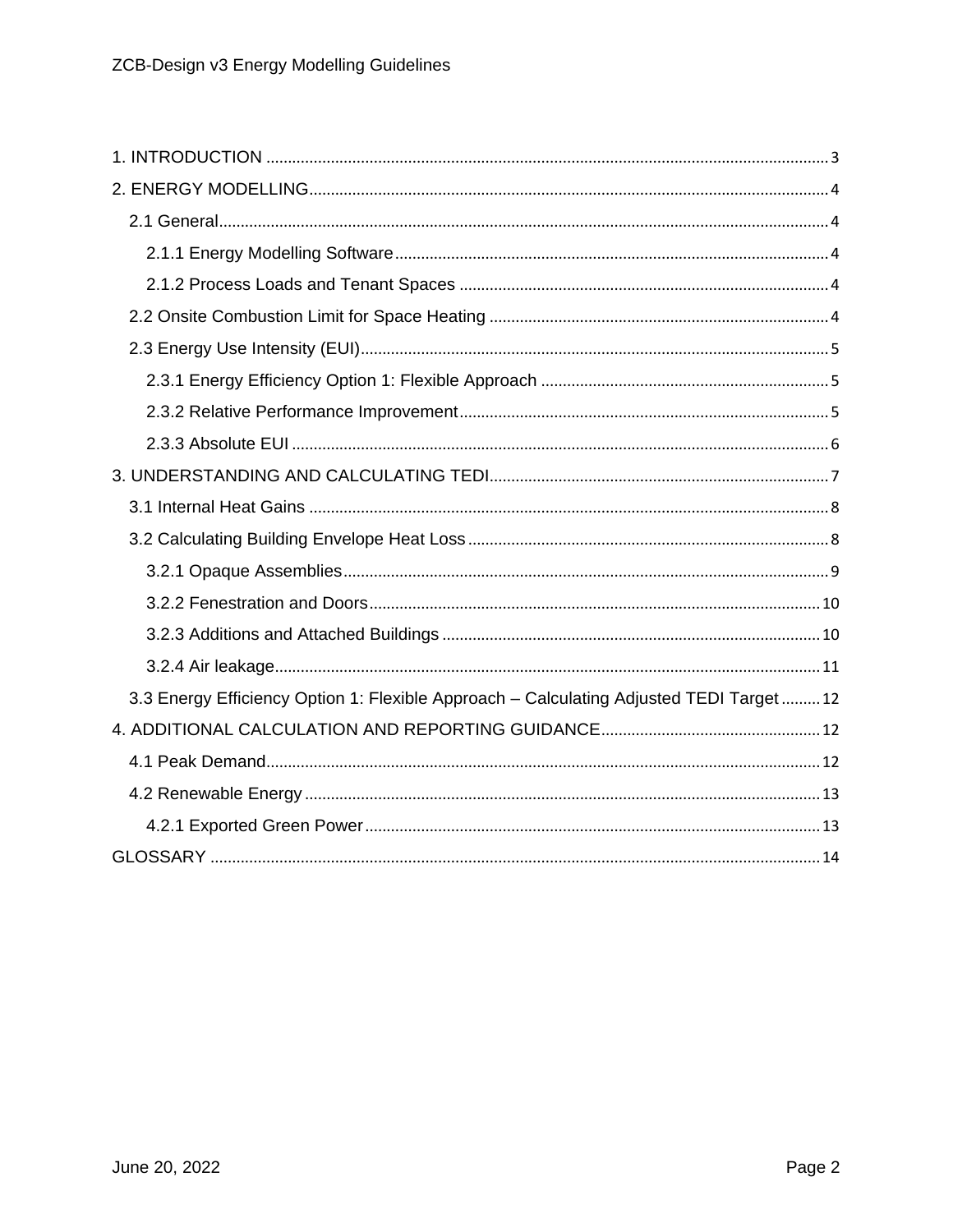# <span id="page-2-0"></span>**1. INTRODUCTION**

This document provides guidance for the energy modelling required to support Zero Carbon Building – Design Version 3 (ZCB-Design v3) certification. An energy model reflecting the proposed design must be prepared to demonstrate compliance with the requirements of the ZCB-Design Standard v3. A reference building energy model may also be required. The expectation is that energy models used for compliance to the ZCB-Design Standard v3 will be developed to represent the actual anticipated operation of the facility for all energy uses on site. Stipulated conditions such as schedules, occupancy, receptacle loads, and domestic hot water loads shall be based on actual intended operational conditions for the facility in question. It is expected that the energy modelling professional will communicate with the client and facility operations staff to understand building operations as best as possible so that anticipated hours of operation and equipment run times are reflected in the energy model rather than relying on arbitrary defaults from software or applicable code or standards.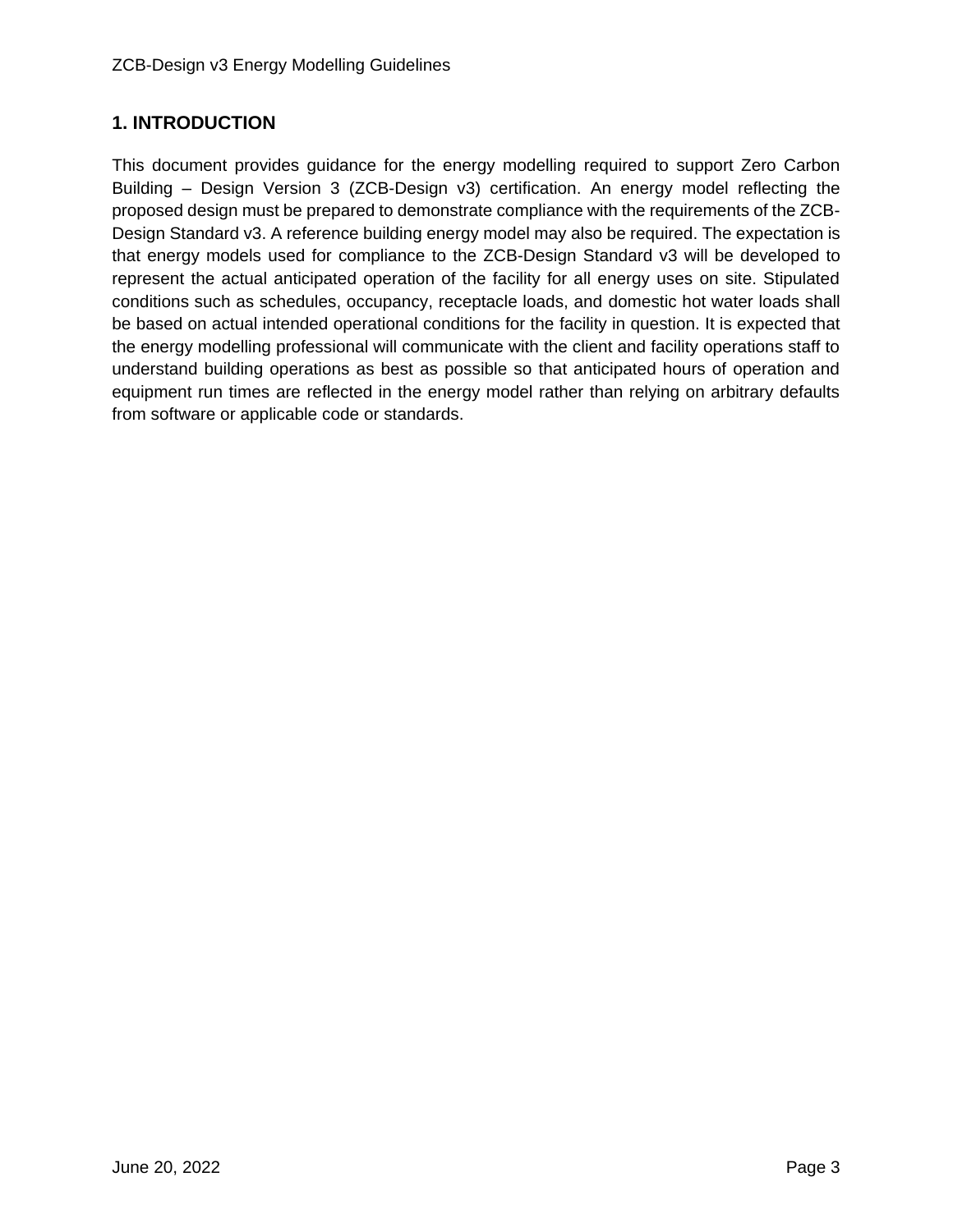# <span id="page-3-0"></span>**2. ENERGY MODELLING**

## <span id="page-3-1"></span>**2.1 General**

The documentation submitted for ZCB-Design v3 certification must include sufficient detail to demonstrate the simulation process undertaken to arrive at the projected energy model results being claimed, including output files or detailed reports generated by the energy model software along with any calculation spreadsheets for exceptional calculations conducted outside of the main energy model. Further details on documentation requirements can be found in the ZCB-Design v3 Workbook.

Outputs from the proposed building energy model shall be used to calculate TEDI and populate the ZCB-Design v3 Workbook, which will automatically determine EUI, peak demand, and exported renewable energy.

#### <span id="page-3-2"></span>**2.1.1 Energy Modelling Software**

The energy modelling software or simulation program shall be tested according to ASHRAE Standard 140 (except sections 7 and 8). This includes – but is not limited to – DOE-2 based modelling programs (eQuest, CanQUEST, Energy Pro, Visual DOE), IES, HAP, TRACE, EnergyGauge, and Energy Plus.

Software limitations shall not excuse the limitation of accuracy of energy modelling to show compliance with the standard; consultants are expected to overcome any software limitations with appropriate engineering calculations. All other modelling inputs not discussed in these guidelines shall follow accepted industry best practice.

#### <span id="page-3-3"></span>**2.1.2 Process Loads and Tenant Spaces**

Process loads and tenant loads must be calculated based on reasonable estimates and included in the energy model. Canada's National Energy Code for Buildings (NECB) 2017 table A.8.4.3.2(2) should be followed where applicable if actual values are not known.

A narrative and calculations with sufficient detail will be required to demonstrate how the tenant and/or process loads are derived.

#### <span id="page-3-4"></span>**2.2 Onsite Combustion Limit for Space Heating**

The onsite combustion limit for space heating requirement must be demonstrated through energy modelling. The ZCB-Design v3 Workbook lists the following documentation requirements to satisfy the onsite combustion limit for space heating:

- Modelling outputs indicating the building and space heating loads.
- Calculations and/or documentation that verifies the system can meet the maximum space heating load at -10°C (or the design temperature, whichever is higher).
- Sequence of operations demonstrating that non-combustion heating equipment is designed to operate when the outdoor air temperature is down to -10°C (or the design temperature, whichever is higher).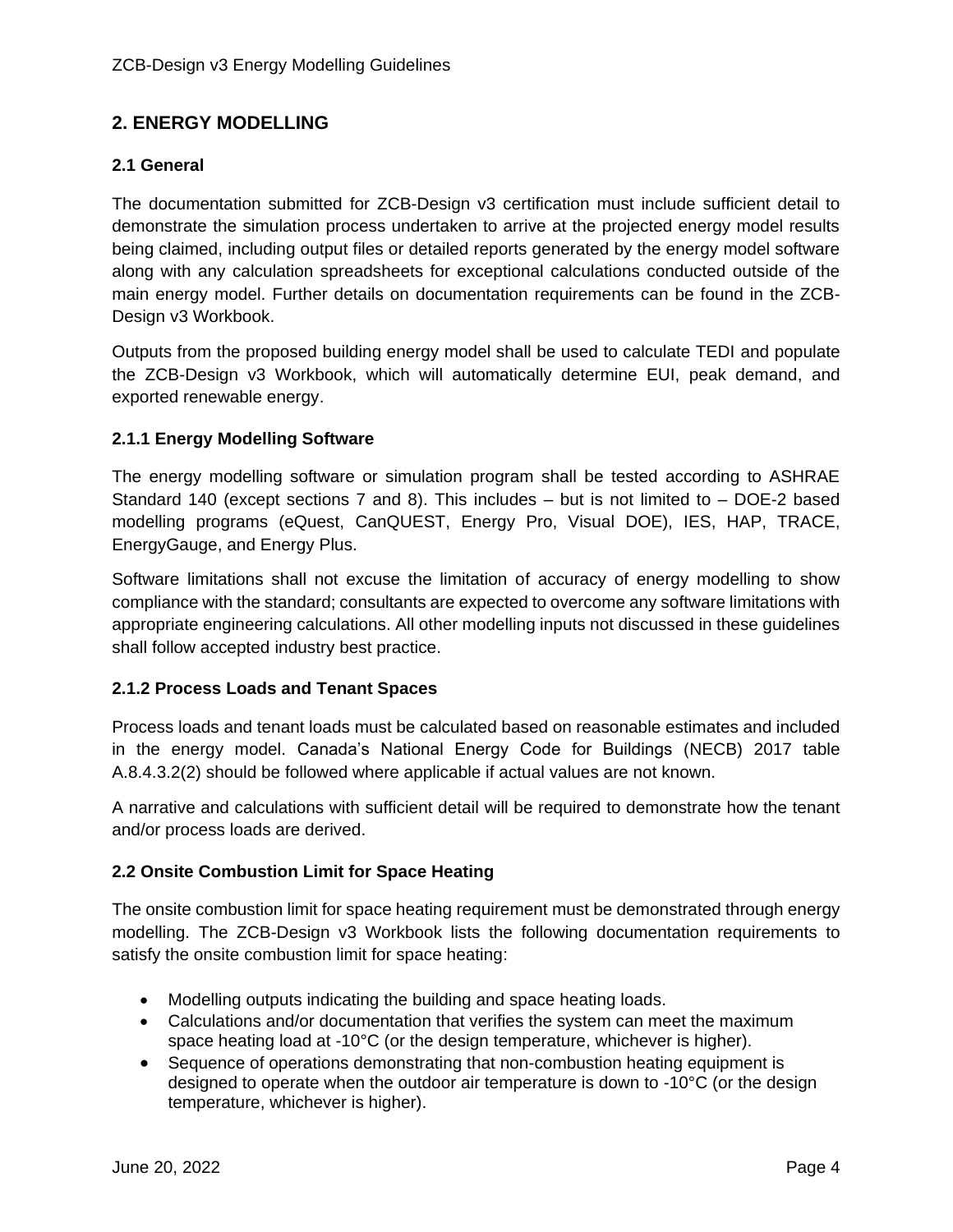• For geo-exchange systems, provide calculations showing that the heating equipment satisfies an equivalent portion of the heating load that applies above an outdoor temperature of -10°C (or the design temperature, whichever is higher).

# <span id="page-4-0"></span>**2.3 Energy Use Intensity (EUI)**

Energy Use Intensity (EUI) is the sum of all site (not source) energy consumed on the project site (e.g., electricity, natural gas, district heat), including all process energy but excluding any renewable energy generated onsite, divided by the building modelled floor area.

$$
EUI\left[\frac{kWh}{m^2}\right] = \frac{\sum Site Energy Use [kWh]}{Modelled Floor Area [m^2]}
$$

This metric shall be based on direct outputs of the energy model, with required adjustments (such as exceptional calculations) clearly demonstrated. Energy use types and amounts must be entered into the ZCB-Design v3 Workbook, which will calculate the EUI of the building using the modelled floor area.

# <span id="page-4-1"></span>**2.3.1 Energy Efficiency Option 1: Flexible Approach**

Projects pursuing Energy Efficiency Option 1: Flexible Approach are required to demonstrate a minimum level of **energy use intensity** (EUI) performance. This may be demonstrated using a minimum improvement relative to an National Energy Code for Buildings (NECB) 2017 reference building, or by achieving a minimum level of absolute performance. Refer to the ZCB-Design v3 Standard for more information on the paths and eligibility available under Option 1: Flexible Approach.

# <span id="page-4-2"></span>**2.3.2 Relative Performance Improvement**

Projects meeting the EUI requirement by demonstrating a site EUI that is at least 25% better than the NECB 2017, without accounting for renewable energy are required to produce a reference building energy model according to NECB 2017, Section 8 Building Energy Performance Compliance Path in addition to the proposed building energy model. The proposed building must demonstrate an EUI improvement when compared to the NECB 2017 reference building with the following additional conditions:

1) Limit vertical fenestration in the reference building. The reference building shall maintain the same vertical fenestration and door area to gross wall area ratio (FDWR) as the proposed building up to the respective maximum prescribed by NECB 2017 Article 3.2.1.4.

If the proposed building exceeds the prescribed maximum FWDR, scale down the vertical fenestration in the reference building to the corresponding NECB 2017 maximum while retaining a distribution proportional to the proposed building on each wall of the reference building.

2) Limit skylight area in the reference building. The reference building shall maintain the same skylight area to roof area ratio as the proposed building up to the respective maximum prescribed by NECB 2017 Article 3.2.1.4.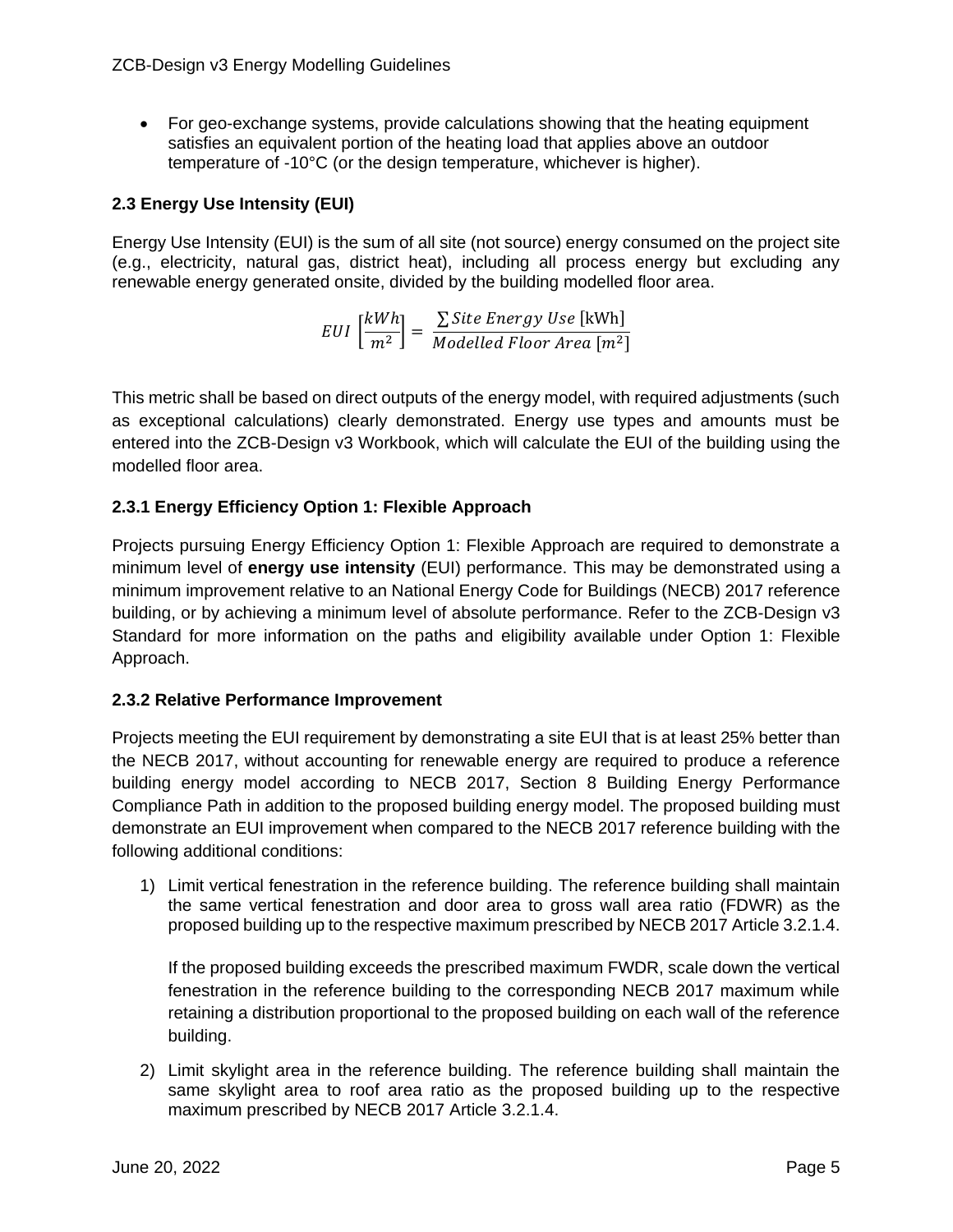If the proposed building exceeds the prescribed maximum skylight area to roof area ratio of 2%, scale down the skylight area in the reference building case to 2% while retaining a distribution proportional to the proposed building.

- 3) Apply supply air temperature reset controlled based on the warmest zone for VAV systems (NECB System 6) consistent with NECB 2017 Sentence 5.2.8.9.(1).
- 4) The reference building air leakage rate shall be the prescribed default rate stated below in Section 3.2.4 Air Leakage.
- 5) Where the proposed building uses more than one pump in a given hydronic system, the sum of the power for all pumps divided by the design flow to calculate the proposed building's pump power rate (W/(L/s)) shall be used to determine the pumping power for the reference case (rather than matching the peak shaft demand, in W, between the proposed and reference cases).

Domestic hot water (DHW) savings can be claimed by modeling the reference building DHW rates using the rates in NECB 2017 Section 6.2, which are listed in the table below. DHW rates in the proposed building energy model shall reflect the design.

| <b>Fixture Type</b>   | NECB 2017 DHW flow rate |
|-----------------------|-------------------------|
| <b>Shower Heads</b>   | $7.6$ L/min             |
| Lavatory (public)     | $1.9$ L/min             |
| Lavatory (private)    | 5.7 $L/min$             |
| <b>Kitchen Faucet</b> | $5.7$ L/min             |
|                       |                         |

# <span id="page-5-0"></span>**2.3.3 Absolute EUI**

Projects meeting the EUI requirement by meeting the absolute EUI target are required to produce a proposed building energy model. The proposed building EUI must not exceed the absolute EUI targets established in the Absolute Energy Use Intensity section of the ZCB-Design Standard v3.

Projects pursuing this path are not required to create a reference building energy model.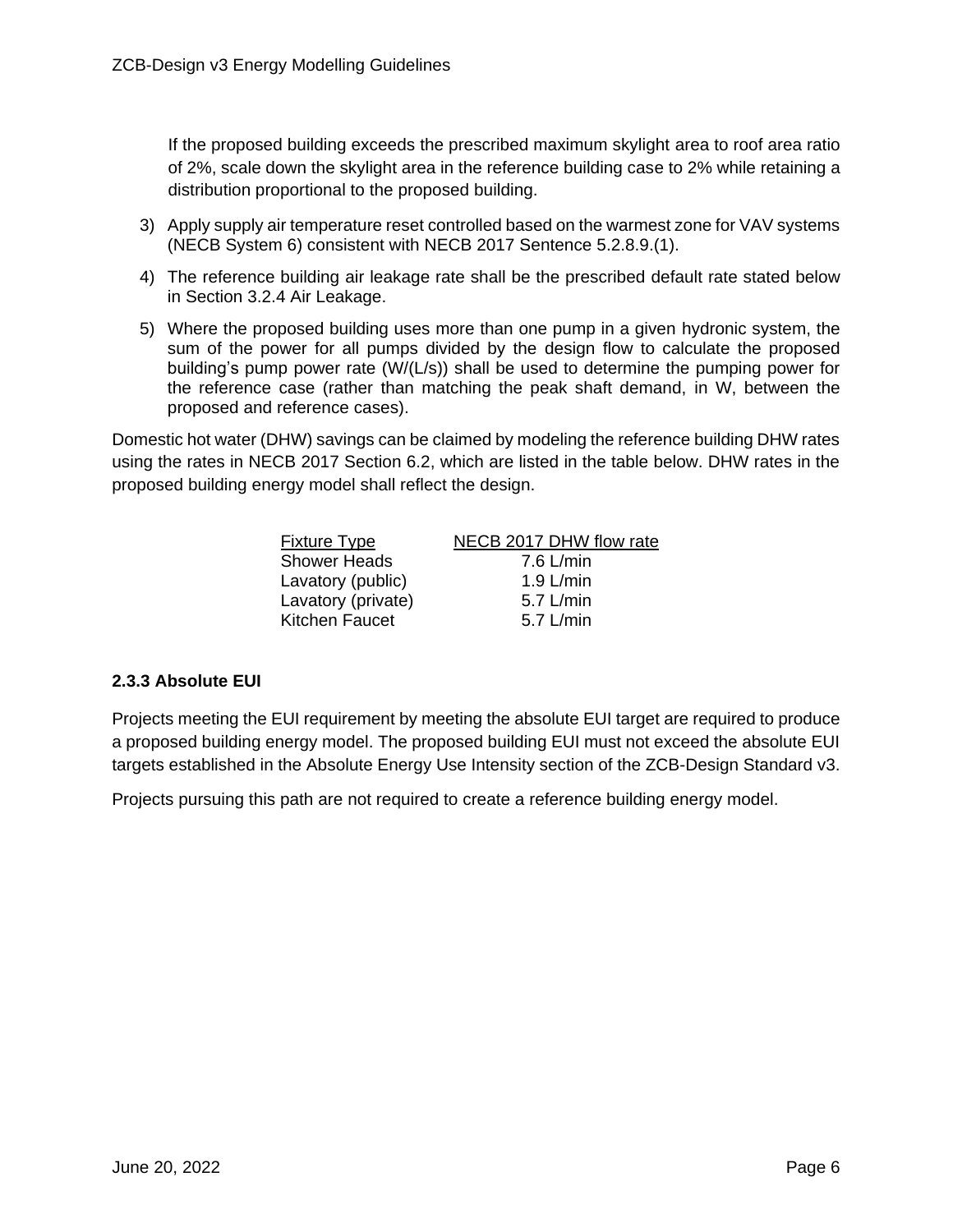# <span id="page-6-0"></span>**3. UNDERSTANDING AND CALCULATING TEDI**

The use of a thermal energy demand intensity (TEDI) metric requires building designers to optimize building characteristics related directly to heating. Orientation, solar access, building envelope performance, and other passive design measures must be addressed to ensure a low TEDI. Efficient delivery and heat recovery of ventilation air are also captured by the TEDI metric and are measures that are most easily implemented in new construction and major renovations. Strategies to minimize TEDI should address both architectural and ventilation measures.

The methodology should be used in all cases to determine or calculate TEDI from energy models to ensure consistency, regardless of HVAC system type used. TEDI is intended to represent the heat delivered to the building, including any extra heat that may be required due to the use of inefficient HVAC systems (e.g., reheat energy in VAV systems). It also includes any heat provided by waste heat sources (e.g., recovered heat from cooling systems, waste heat supply from cogeneration, etc.) as part of the heating requirement of the building. Only heat recovered by exhaust air is exempted.

$$
TEDI\left[\frac{kWh}{m^2year}\right] = \frac{\sum Space\ and\ Ventilation\ Heating\ Output\ \left[\frac{kWh}{year}\right]}{Modelled\ Floor\ Area\ [m^2]}
$$

When measured with modelling software, TEDI is the amount of heating energy delivered to the project that is outputted from any and all types of heating equipment, per unit of *Modelled Floor Area*. Heating equipment includes:

- Electric, gas, hot water, or DX heating coils of central air systems (e.g., make-up air units, air handling units, etc.);
- Terminal equipment (e.g., baseboards, fan coils, heat pumps, VRF terminals, reheat coils, etc.), and/or;
- Any other equipment used for the purposes of space conditioning (e.g., humidification) and ventilation.

The heating output of any heating equipment that uses a source of heat that is not directly provided by a utility (electricity, gas or district) must still be counted towards the TEDI.

For example, heating from heating coils of any type that use a heat source derived from waste heat (e.g., from a cooling system or process such as a heat pump or VRF terminal unit, cogeneration waste heat that serves a building hot water loop connected to those heating coils) or a renewable energy source (e.g., solar thermal hot water collectors) must still be counted towards the TEDI. While every type of software has different reporting features, TEDI can be calculated by summing up the heating output of all the heating coils in the building.

Projects that are pursuing an Impact and Innovation strategy related to the heating of the building may need to provide additional details in the TEDI calculations. For example, projects that are aiming to demonstrate that 100% of the space heating is met using non-combustion-based technologies (e.g., heat pumps) should provide a breakdown of the heating equipment outputs to demonstrate that the threshold is met.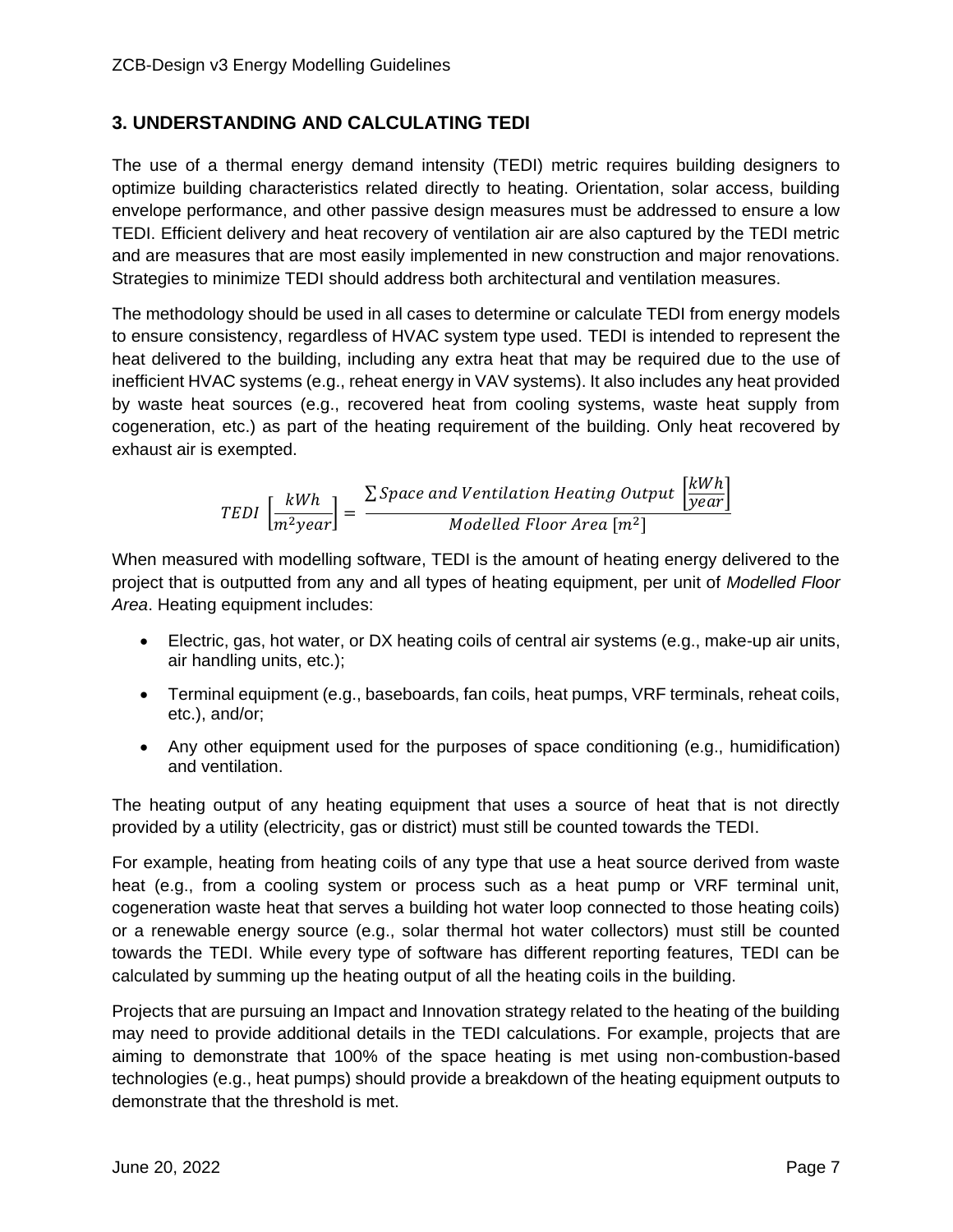Specific examples of heating energy that would not be included in the TEDI include but are not limited to:

- Maintaining swimming pool water temperatures
- Outdoor comfort heating (e.g., patio heaters, exterior fireplaces)
- Gas-fired appliances (stoves, dryers)
- Heat tracing

#### <span id="page-7-0"></span>**3.1 Internal Heat Gains**

Incidental heat gains from lighting, receptacle loads, pumps, fans etc. shall be included in the energy model and reflect the design of the building. Operational schedules should reasonably reflect the expected operations of the building and should be developed in consultation with the building owner and/or operator. This effectively means that these internal heat gains become credits in the TEDI that will automatically be calculated by the energy modelling software.

## <span id="page-7-1"></span>**3.2 Calculating Building Envelope Heat Loss**

The ZCB-Design Standard v3 requires buildings to achieve a specific performance limit in TEDI, which is primarily a representation of the annual heating load required to offset envelope heat loss and ventilation loads. Choosing TEDI as a target helps to encourage energy efficient building envelopes. However, building envelope heat loss has historically been simplified due to past difficulties in cost-effectively providing more accuracy. This has generally led to overly optimistic assessments of building envelope performance by way of ignoring or underestimating the impact of thermal bridging.

Building envelope thermal bridging elements that can have a significant impact on heat loss that have historically been underestimated or unaccounted for include:

- Assemblies with thermal bridging elements that are not quantified by codes or standards, such as those with various types of cladding attachments (girts, clips, etc.) and spandrel panels;
- Floor slab thermal bridges, including balcony slabs, window wall slab by-pass and connection details, shelf angles, etc.;
- Window to wall transitions;
- Parapets;
- Corners and interior wall intersection details;
- At-grade transition details; and
- Large structural penetrations.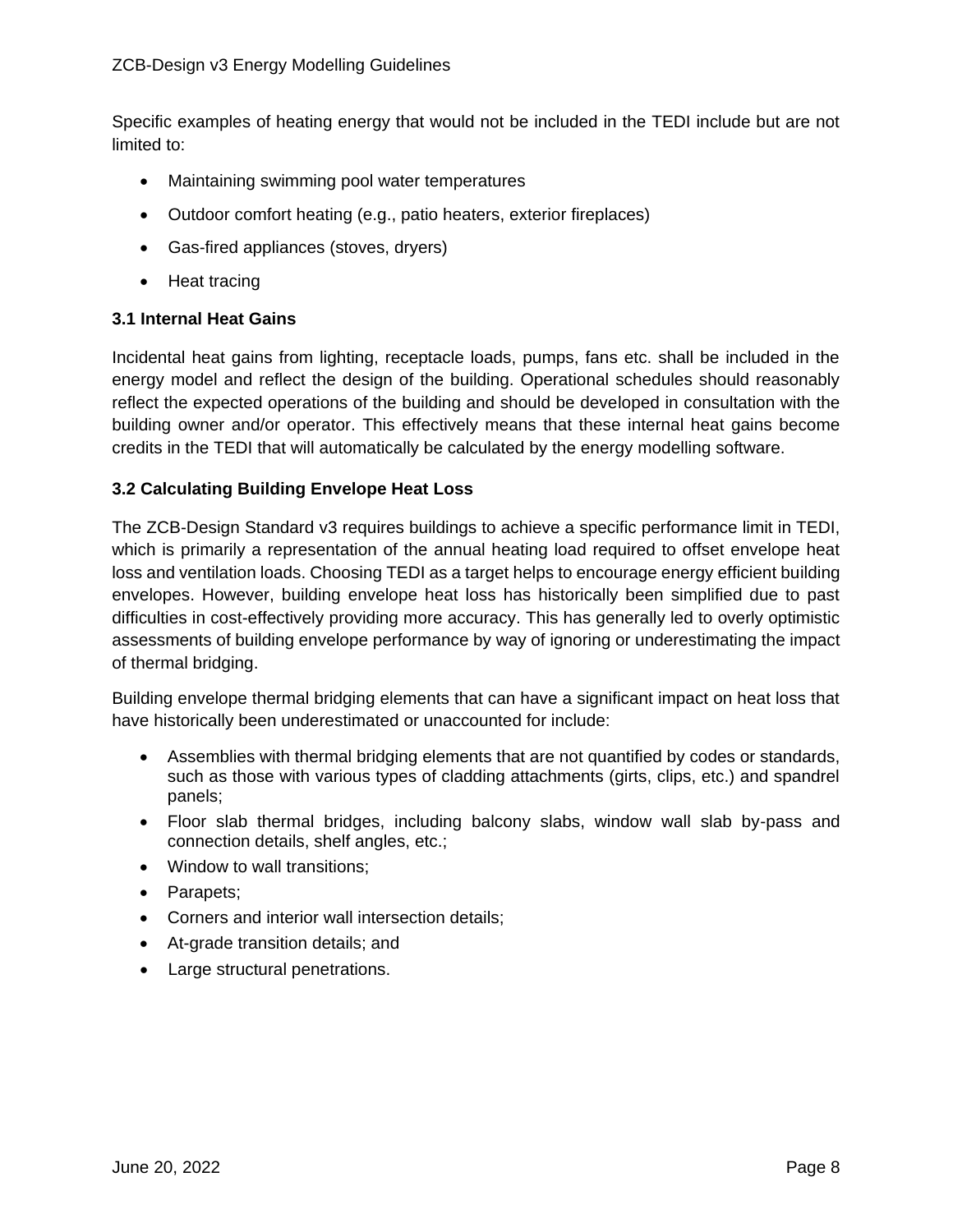With the recent addition of industry resources that support more efficient and accurate calculations of building envelope heat loss<sup>1</sup>, assemblies and associated thermal bridging elements must be accurately quantified for the purposes of complying with the standard, according to the requirements below.

## <span id="page-8-0"></span>**3.2.1 Opaque Assemblies**

The overall thermal transmittance of opaque building assemblies shall account for the heat loss of both the Clear Field performance, as well as the heat loss from Interface Details. Additional heat loss from Interface Details is to be incorporated in the modelled assembly U-values, according to the provisions below.

Overall opaque assembly U-values can be determined using any of or a combination of the following hierarchy of approaches:

- a. Using the performance data for Clear Fields and Interface Details from the Building Envelope Thermal Bridging Guide (BETBG), and the calculation methodology as outlined in 3.4 of the BETBG. A detailed example is provided in Section 5 of the BETBG and a supporting calculation spreadsheet is available from bchydro.com/construction, titled "Enhanced thermal performance spreadsheet";
- b. Using the performance data for Clear Field and Interface Details from other reliable resources such as ASHRAE 90.1-2010, Appendix A, ISO 14683 Thermal bridges in building construction – Linear thermal transmittance – Simplified Methods and default values, with the methodology described above in a;
- c. Calculations, carried out using the data and procedures described in the ASHRAE Handbook – Fundamentals;
- d. Two- or three-dimensional thermal modelling, or;
- e. Laboratory tests performed in accordance with ASTM C 1363, "Thermal Performance of Building materials and Envelope Assemblies by Means of a Hot Box Apparatus," using an average temperature of 24±1°C and a temperature difference of 22±1°C.

Except where it can be proven to be insignificant (see below), the calculation of the overall thermal transmittance of opaque building envelope assemblies shall include the following thermal bridging effect elements:

- Closely spaced repetitive structural members, such as studs and joists, and of ancillary members, such as lintels, sills and plates;
- Major structural penetrations, such as floor slabs, beams, girders, columns, curbs or structural penetrations on roofs and ornamentation or appendages that substantially or completely penetrate the insulation layer;
- The interface junctions between building envelope assembles such as: roof to wall junctions and glazing to wall or roof junctions;

<sup>1</sup> See, for example, the Building Envelope Thermal Bridging Guide (BETBG), Version 1.4. [https://www.bchydro.com/content/dam/BCHydro/customer-portal/documents/power](https://www.bchydro.com/content/dam/BCHydro/customer-portal/documents/power-smart/business/programs/BETB-Building-Envelope-Thermal-Bridging-Guide-v1-4.pdf)[smart/business/programs/BETB-Building-Envelope-Thermal-Bridging-Guide-v1-4.pdf](https://www.bchydro.com/content/dam/BCHydro/customer-portal/documents/power-smart/business/programs/BETB-Building-Envelope-Thermal-Bridging-Guide-v1-4.pdf)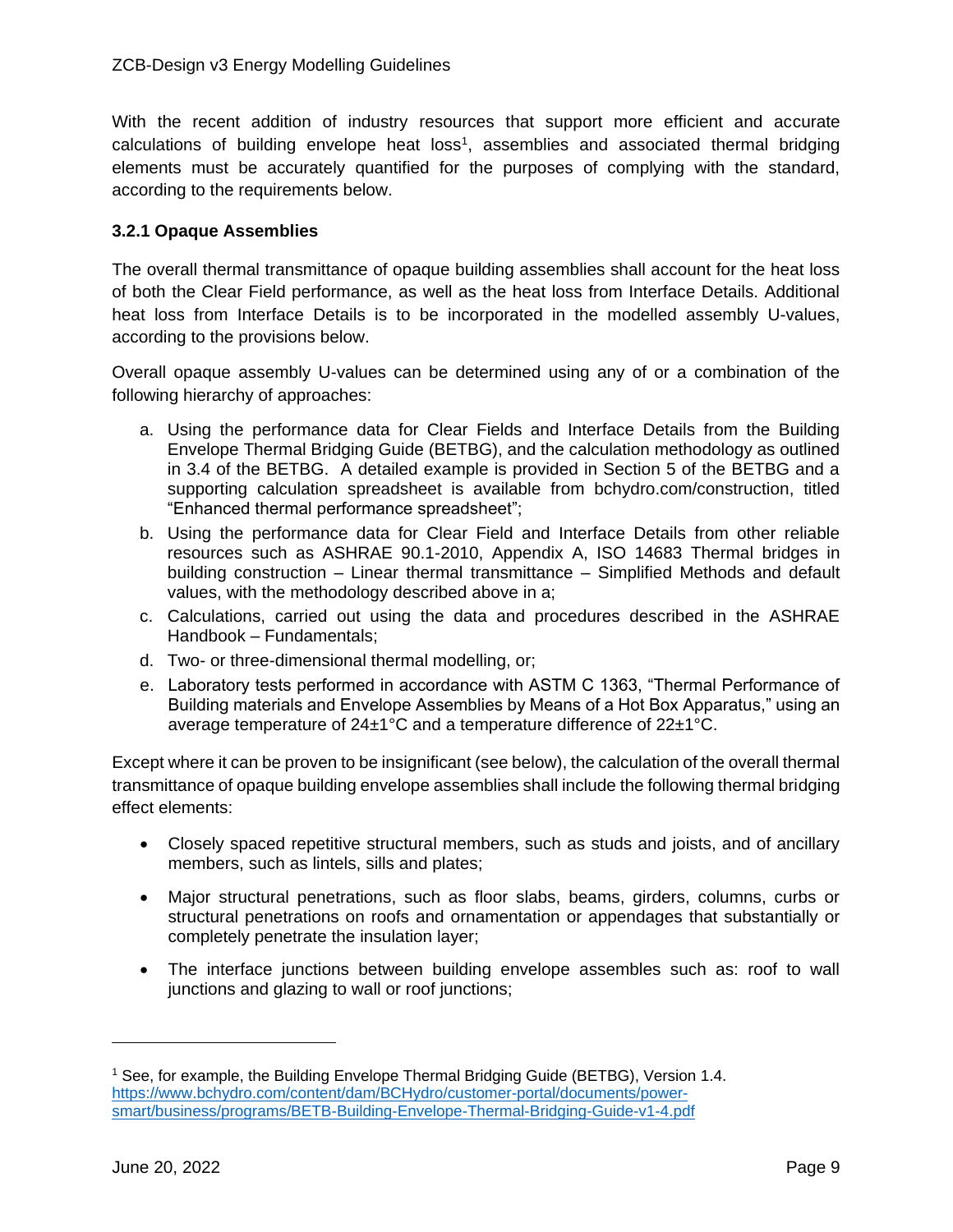- Cladding structural attachments including shelf angles, girts, clips, fasteners, and brick ties; and
- The edge of walls or floors that intersect the building enclosure that substantially or completely penetrate the insulation layer.

The following items need not be taken into account in the calculation of the overall thermal transmittance of opaque building envelope assemblies:

- Mechanical penetrations, such as pipes, ducts, equipment with through-the-wall venting, packaged terminal air conditioners or heat pumps;
- The impact of remaining small unaccounted for thermal bridges where the expected cumulative heat transfer though these thermal bridges is so low that the effect does not change the overall thermal transmittance of the above grade opaque building envelope by more than 10%.

## <span id="page-9-0"></span>**3.2.2 Fenestration and Doors**

The overall thermal transmittance of fenestration and doors shall be modelled according to their intended actual performance, including the impact of framing for the actual or anticipated window sizes used in the design. The general approach for determining performance shall be in accordance with NFRC 100, "Determining Fenestration Product U-factors", with the following limitations:

- The thermal transmittance for fenestration shall be based on the actual area of the windows and not the standard NRFC 100 size for the applicable product type. It is acceptable to area-weight the modelled fenestration U-value based on the relative proportions of fixed and operable windows and window sizes. It is also acceptable to simplify the calculations by assuming the worst case by using the highest window U-value for all fenestration specified on the project.
- If the fenestration or door product is not covered by NFRC 100, the overall thermal transmittance shall be based on calculations carried out using the procedures described in the ASHRAE Handbook – Fundamentals, or Laboratory tests performed in accordance with ASTM C 1363, "Thermal Performance of Building Materials and Envelope Assemblies by Means of a Hot Box Apparatus," using an indoor air temperature of 21±1°C and an outdoor air temperature of -18±1°C measured at the mid-height of the fenestration or door.

#### <span id="page-9-1"></span>**3.2.3 Additions and Attached Buildings**

Projects with physically attached buildings, such as an addition to an existing structure, should model the physical connections, such as walls, as adiabatic.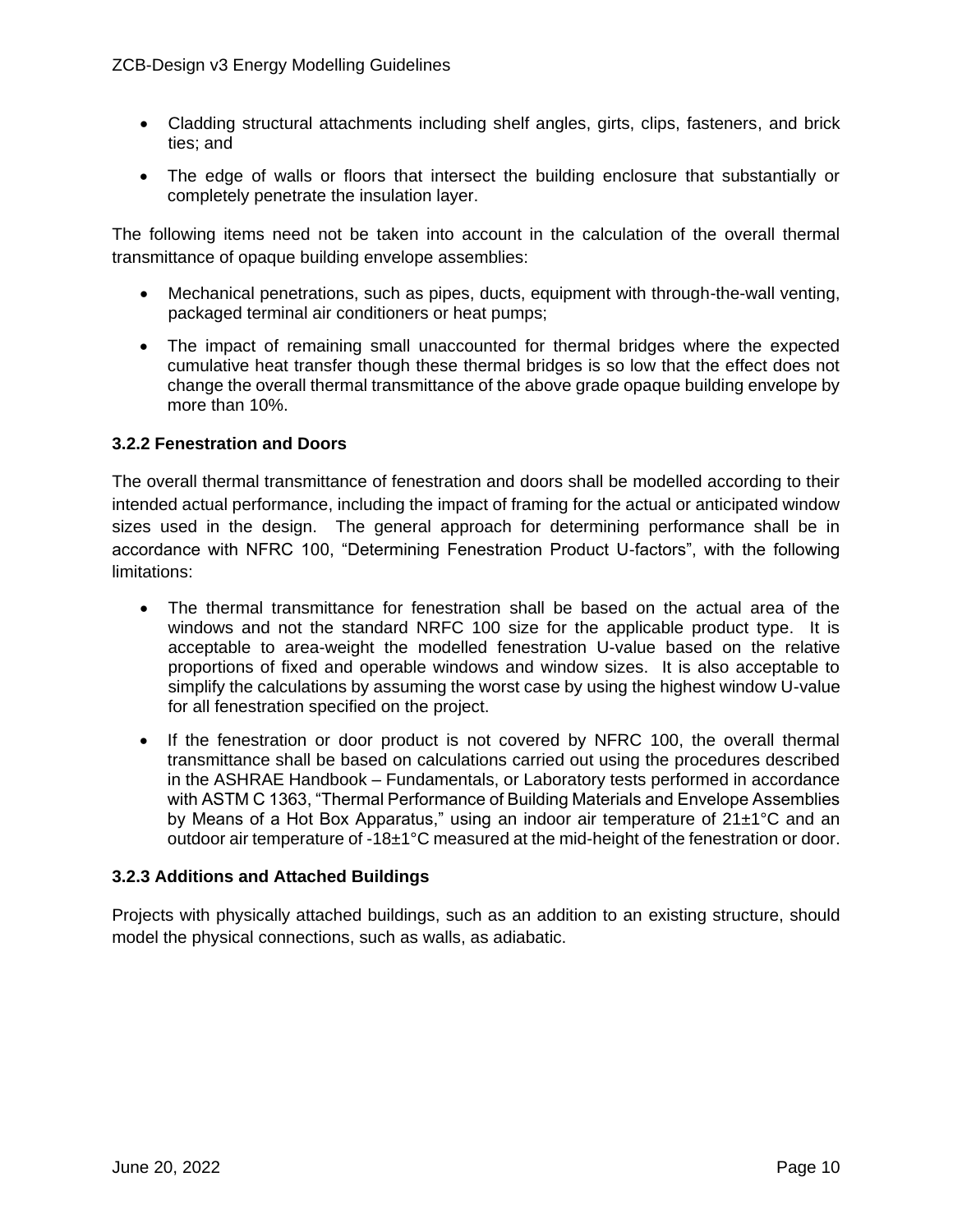# <span id="page-10-0"></span>**3.2.4 Air leakage**

Infiltration shall be modelled at 0.25 L/s/m<sup>2</sup> or 0.05 cfm/ft<sup>2</sup> of total (at 5 Pa), above-ground gross wall area (i.e., walls and windows), unless air leakage testing will be conducted to verify alternate values. Air leakage testing values shall be converted to the modelled air leakage rate using the calculations provided below per NECB Article 8.4.2.9.

The use of a value lower than the above default rate  $-$  a targeted air leakage rate  $-$  is permitted but must be substantiated. The targeted air leakage rate must also be converted to the modelled air leakage rate using the calculations provided below. In this case, two proposed building energy models, one using the default air leakage rate and one using the targeted air leakage rate, are required. Refer to the ZCB-Design v3 Workbook for a list of documentation requirements.

Conversions between air leakage values used in the energy models and the field test air leakage rates should use the methodology from NECB Article 8.4.2.9. Other conversions are allowable using suitable engineering calculations.

**NECB Article 8.4.2.9. Air Leakage**\n[1] The energy model calculations shall account for air leakage through the building envelope.

\n[2] The air leakage rate of the building envelope shall be adjusted using the following equation:

\n
$$
I_{AGW} = C \times I_{75Pa} \times \frac{S}{A_{AGW}}
$$
\nwhere

\n= adjusted air leakage rate of the building envelope at a typical operating pressure differential of 5 Pa and relative to the area of the above-ground walls, in  $L(s \cdot m^2)$ ,  $= (5 Pa / 75 Pa)^n$ , where n = flow exponent, which shall be 0.60, if no whole building test result is available, or the calculated value, if whole building testing is carried out in accordance with Article 3.2.4.2 and a series of tests are conducted at different differential pressures.

\n $I_{75Pa} =$  assumed or measured normalized air leakage rate of the building envelope at a pressure differential of 75 Pa, in  $L(s \cdot m^2)$ , where the measured air leakage rate at a pressure differential of 75 Pa is calculated as  $I_{75Pa} = Q/S$ , where Q = volume of air flowing through the building envelope when subjected to a pressure differential of 75 Pa, determined in accordance with ASTM E 779, "Standard Test Method for Determining Air Leakage Rate by Fan Pressurization," in L/s, and = total area of the building envelope, as per Sentence 3.2.4.2. (1), in  $m^2$ , and  $M_{AGW} =$  total area of above-ground walls, in  $m^2$ .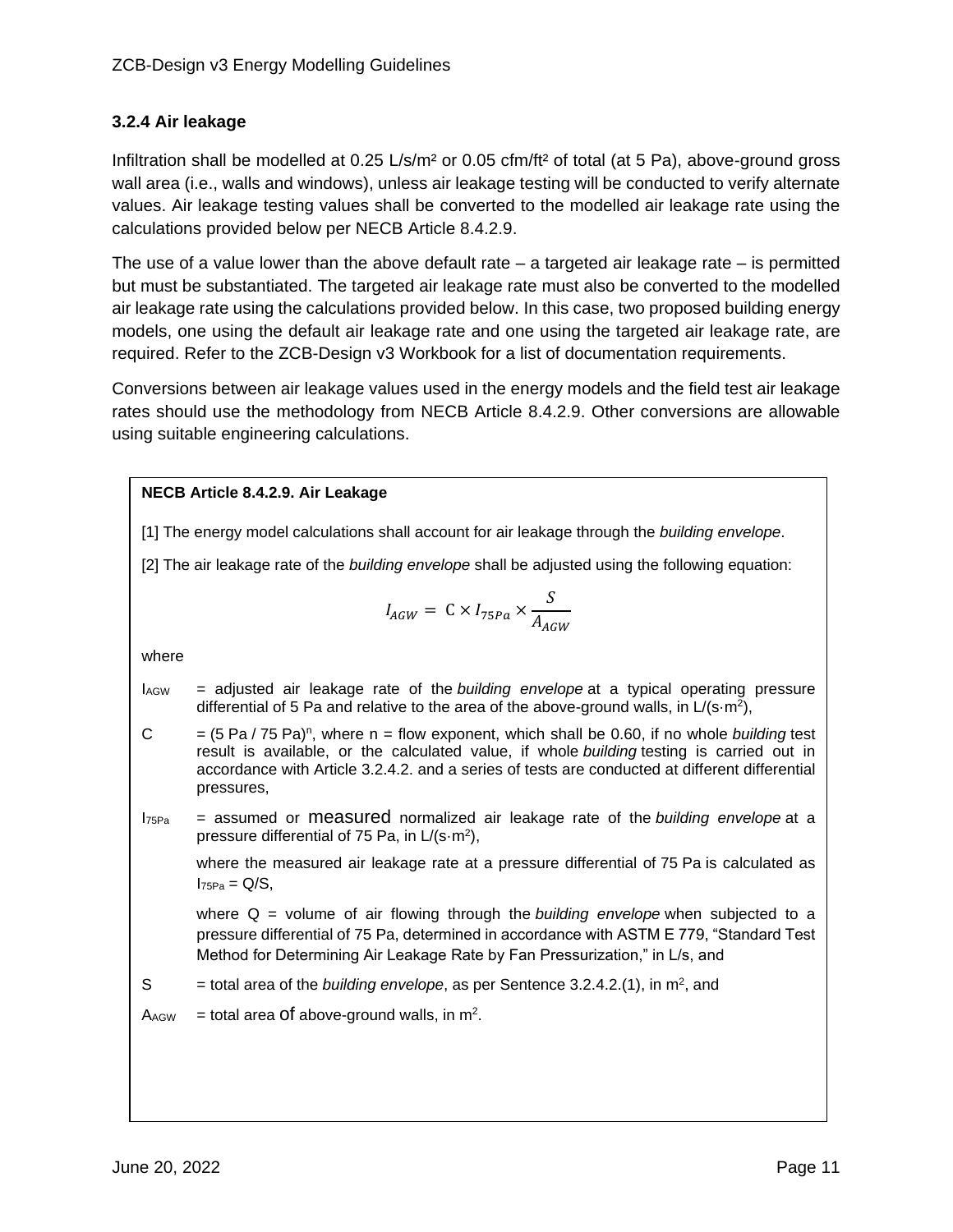## <span id="page-11-0"></span>**3.3 Energy Efficiency Option 1: Flexible Approach – Calculating Adjusted TEDI Target**

This methodology shall be used for projects following Energy Efficiency Option 1: Flexible Approach and pursuing an adjusted TEDI target, which is determined by area-weighting the TEDI requirements as follows:

- a. Identify all spaces with unique heating/ventilation loads. Model an NECB 2017 reference building for the spaces based on all applicable prescriptive requirements of NECB 2017 Sections 3.2, 4.2, 5.2, 6.2, and 7.2. Extract the reference building TEDI(s).
- b. Determine the ZCB-Design TEDI target for the remaining spaces.
- c. The adjusted TEDI target shall be based on the floor area-weighted average of the NECB 2017 reference building TEDI value(s) and the ZCB-Design TEDI target value. The ZCB-Design v3 Workbook will calculate the adjusted TEDI target using values from (a) and (b) above.

Refer to the Adjusted TEDI Target section of the ZCB-Design Standard v3 for all requirements that must be met under this path.

#### Example of adjusted TEDI target calculation:

A building of 1,100 m<sup>2</sup> located in climate zone 5, comprised of 1,000 m<sup>2</sup> of office space and 100 m<sup>2</sup> of commercial kitchen space.

- a. Modelled NECB 2017 reference building TEDI for commercial kitchen: 55 ekWh/m<sup>2</sup>/yr
- b. ZCB-Design TEDI target for climate zone 5: 32 ekWh/m<sup>2</sup>/yr
- c. Adjusted TEDI target for entire building:

$$
TEDladjusted = \frac{\sum (TEDI \text{ [ekWh/m}^2 year] \times Modelled Floor Area [m^2])}{Total Modelled Floor Area [m^2]}
$$
\n
$$
TEDladjusted = \frac{55 \frac{ekWh}{m^2 year} \times 100 m^2 + 32 \frac{ekWh}{m^2 year} \times 1000 m^2}{1100 m^2}
$$

 $TEDladiusted = 34$  ekWh/ $m^2$ year

# <span id="page-11-1"></span>**4. ADDITIONAL CALCULATION AND REPORTING GUIDANCE**

#### <span id="page-11-2"></span>**4.1 Peak Demand**

The modelled summer and winter peak demand of the building, including dates and times will be automatically derived in the ZCB-Design v3 Workbook based on the hourly electricity data entered.

Refer to the Peak Demand Section of the ZCB-Design Standard v3 for additional information.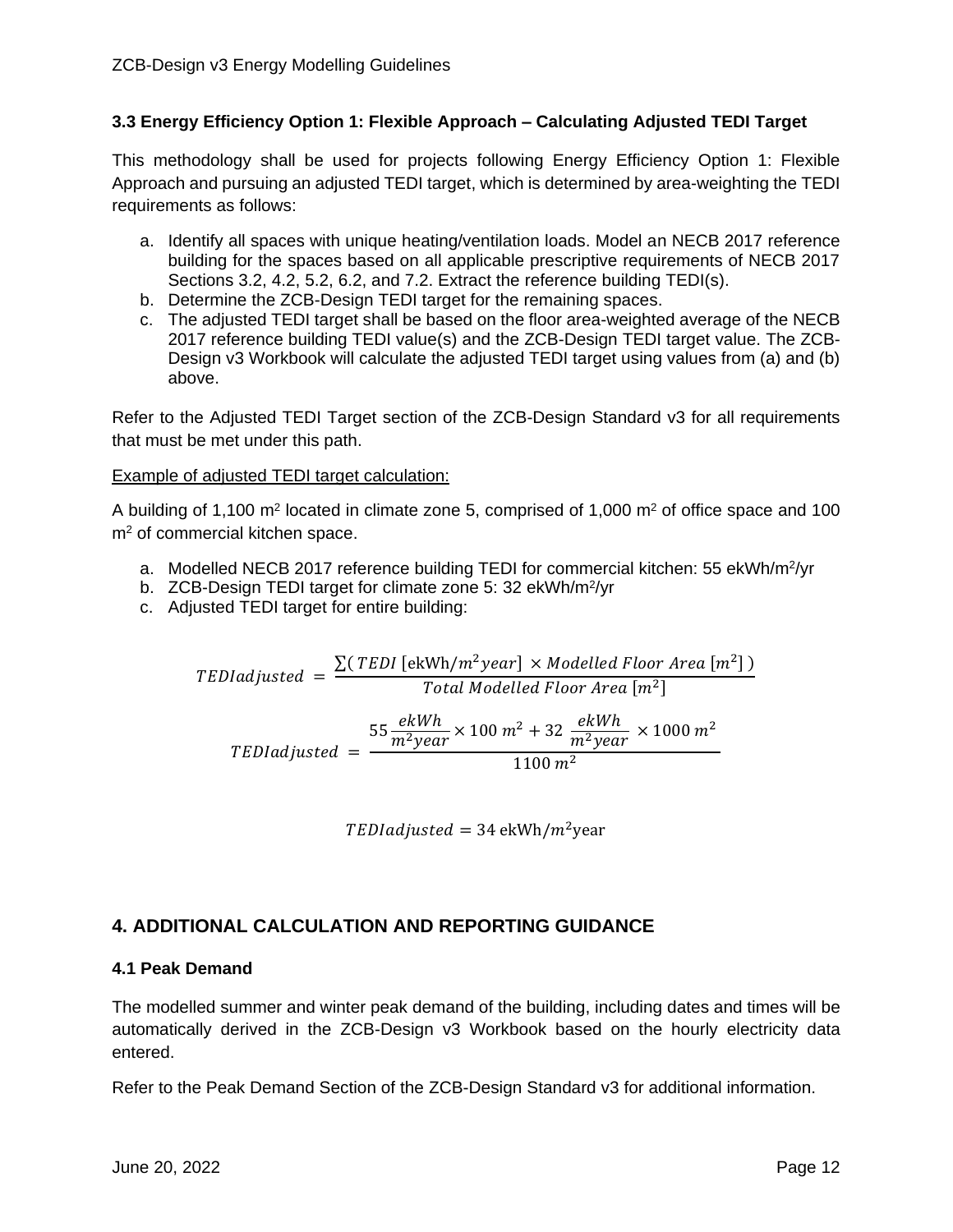#### <span id="page-12-0"></span>**4.2 Renewable Energy**

Renewable energy can be determined using one of the following methods:

- 1. If the building simulation program is capable of modelling the on-site renewable energy, then those systems can be modelled directly within the design building energy model.
- 2. If the building simulation program is not capable of modelling the renewable systems, or the modeller prefers to use different software, those systems can be modelled using a renewable energy system model that utilizes the same weather file as the design energy model.
- 3. Hourly renewable electricity generation (green power) must be entered into the ZCB-Design v3 Workbook.

Refer to the Owned Renewable Energy Systems Section of the ZCB-Design Standard v3 for additional information.

#### <span id="page-12-1"></span>**4.2.1 Exported Green Power**

Exported green power will be automatically calculated in the ZCB-Design v3 Workbook using the hourly electricity use and green power (renewable electricity) generation values entered.

Refer to the Avoided Emissions from Exported Green Power Section of the ZCB-Design Standard v3 for additional information.